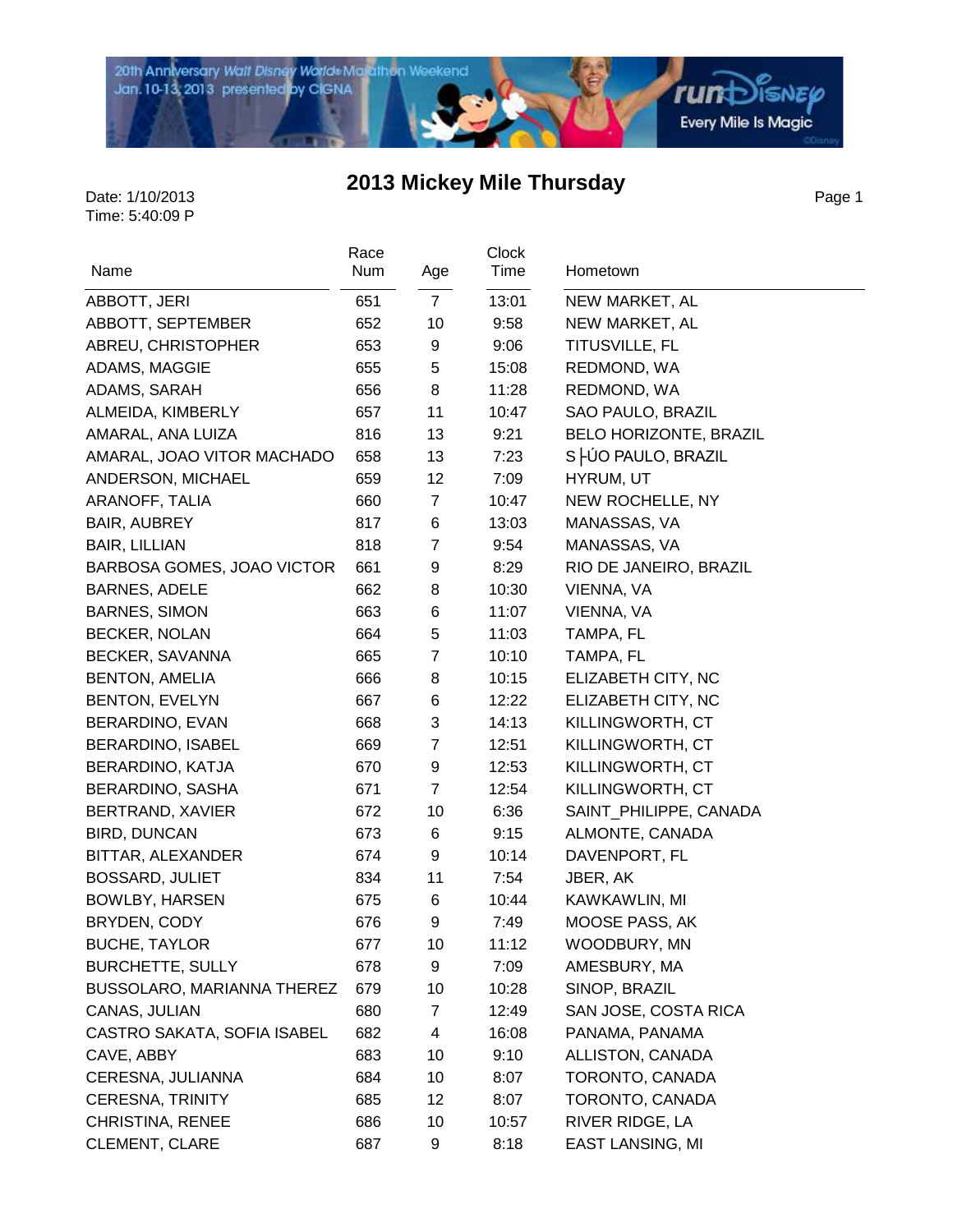|                           | Race |                | Clock |                           |
|---------------------------|------|----------------|-------|---------------------------|
| Name                      | Num  | Age            | Time  | Hometown                  |
| CLIFFORD, SYDNEY          | 688  | 9              | 9:50  | PROSSER, WA               |
| COBB, JORDAN              | 689  | 12             | 10:18 | LAKELAND, FL              |
| COOK, CADE                | 690  | 9              | 6:48  | SPRING CITY, TN           |
| COSTA, EDUARDA            | 691  | 8              | 12:25 | RIO DE JANEIRO, BRAZIL    |
| COSTELLO, IAN             | 692  | 8              | 8:35  | AMSTON, CT                |
| DALPRA, ROSEMARY          | 693  | 5              | 13:55 | <b>CORINTH, VT</b>        |
| DAUBER, ANDREW            | 835  | $\overline{7}$ | 9:52  | CROTON, OH                |
| DAUBER, ANIKA             | 836  | 10             | 8:40  | CROTON, OH                |
| DAVIS, LONDON             | 694  | 4              | 13:39 | <b>WESTMINSTER, MD</b>    |
| DE MAGALHAES, JUAN        | 695  | 10             | 11:54 | RIO DE JANEIRO, BRAZIL    |
| DIAZ, MYLES               | 696  | 9              | 6:46  | CAPE CORAL, FL            |
| DIXON-LANZA, KENNY        | 697  | $\overline{7}$ | 10:31 | PORT JEFFERSON, NY        |
| DUGGAN, TOMMY             | 698  | $\overline{7}$ | 9:28  | ANGUILLA, MS              |
| ELDREDGE, BROOKLYN        | 699  | 9              | 12:06 | DRAPER, UT                |
| ELDREDGE, MEGAN           | 700  | 12             | 12:54 | DRAPER, UT                |
| <b>EMMONS, KAILYN</b>     | 701  | 6              | 10:37 | SPRINGFIELD, VA           |
| ETMANSKI, BRADEN          | 702  | 10             | 8:51  | BURLINGTON, CANADA        |
| ETMANSKI, MADISON         | 703  | 13             | 7:12  | <b>BURLINGTON, CANADA</b> |
| FERREIRA, BEATRIZ         | 704  | 8              | 14:31 | DAVENPORT, FL             |
| FERREIRA, LUIZA           | 705  | 12             | 15:15 | DAVENPORT, FL             |
| FORTNER, JOHN             | 706  | 10             | 9:59  | LOGANVILLE, GA            |
| <b>GENSLER, LOGAN</b>     | 707  | 8              | 10:33 | CHERRY VALLEY, IL         |
| GLAESER, OLIVIA           | 710  | 8              | 7:40  | DANVILLE, IN              |
| <b>GOELDNER, CLAIRE</b>   | 711  | 5              | 10:57 | ALMA, WI                  |
| GOELDNER, ROLAND          | 712  | 6              | 12:28 | ALMA, WI                  |
| GOMES, MARIANA            | 819  | 11             | 7:11  | SAO PAULO, BRAZIL         |
| GONZALEZ SANCHEZ, JONATHA | 849  | 12             | 8:56  | SAN JUAN, COSTA RICA      |
| <b>GRINDLE, CAROLINE</b>  | 714  | 9              | 10:20 | CARLISLE, PA              |
| <b>GUEVARA, CHRIS</b>     | 715  | 13             | 5:48  | ABINGTON, PA              |
| HALLER, AVERY             | 716  | $\overline{7}$ | 10:14 | BRONX, NY                 |
| HALLER, LEILA             | 717  | 10             | 9:26  | BRONX, NY                 |
| <b>HARRISON, AIDAN</b>    | 837  | 7              | 13:53 | HERRIN, IL                |
| HARRISON, CONNOR          | 718  | 4              | 10:06 | <b>GULFPORT, MS</b>       |
| HARRISON, DELANEY         | 838  | $\overline{7}$ | 8:42  | HERRIN, IL                |
| HERRLICH, DAVIN           | 719  | 5              | 14:01 | MINNEAPOLIS, MN           |
| HINK, MAKEELIE            | 720  | 5              | 9:12  | <b>CLINTON, AR</b>        |
| <b>HODGES, GRACE</b>      | 721  | 9              | 11:15 | FORT PIERCE, FL           |
| HOLLAND, DAVIS            | 722  | 6              | 9:30  | BREVARD, NC               |
| HOLLAND, JANE             | 723  | 10             | 9:22  | BREVARD, NC               |
| <b>HYMERS, BRET</b>       | 724  | 7              | 6:55  | BOTHA, CANADA             |
| <b>HYMERS, SKYLAR</b>     | 725  | 8              | 6:26  | BOTHA, CANADA             |
| <b>IRWIN, RANDY</b>       | 726  | 12             | 9:23  | PUYALLUP, WA              |
| JOHNSON, CADE             | 839  | 5              | 12:17 | DAPHNE, AL                |
| JOHNSON, SAVANNAH         | 840  | 8              | 9:30  | DAPHNE, AL                |
| KEAGLE, AMILLIA           | 727  | 8              | 10:00 | CHERRY HILL, NJ           |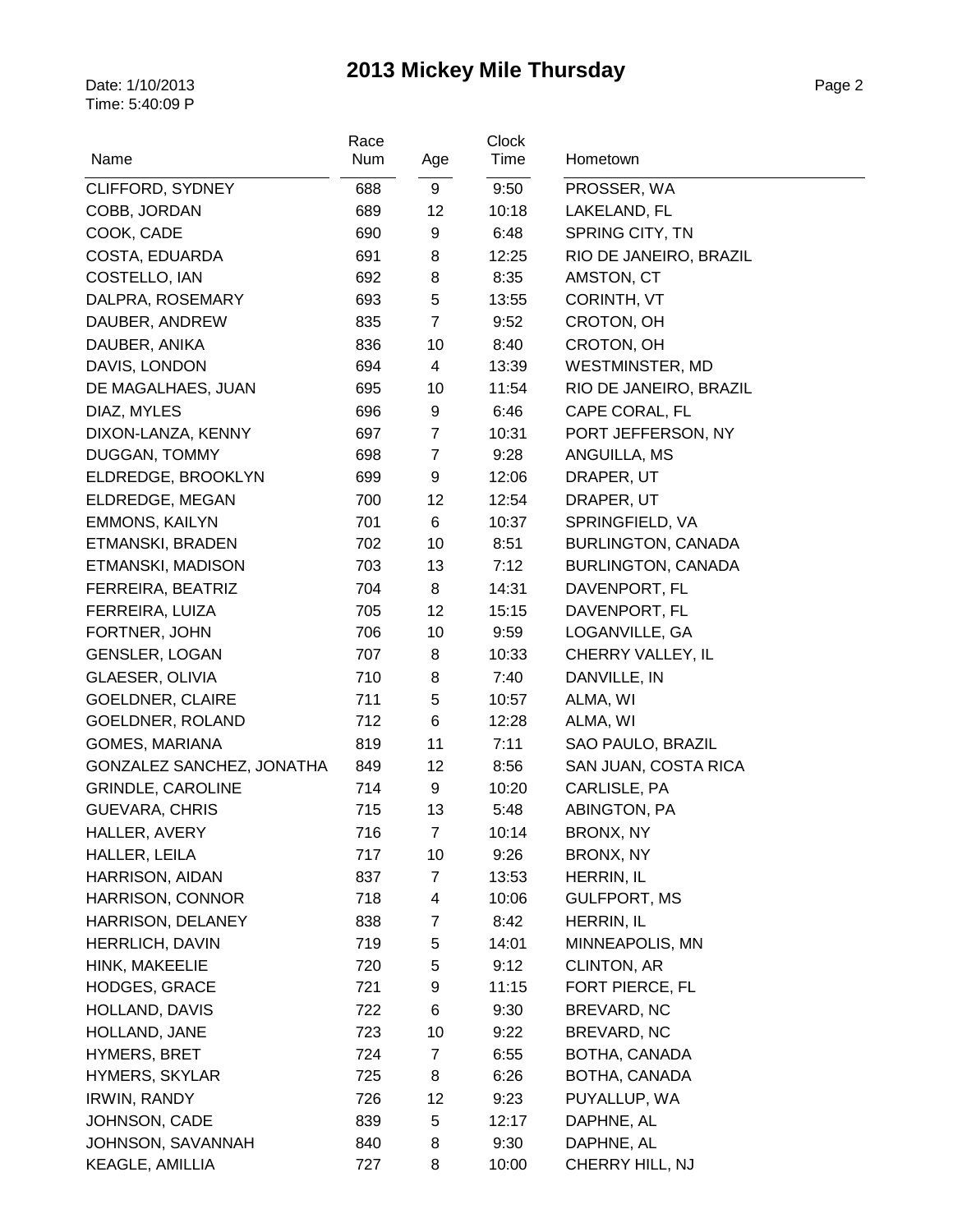| Name                            | Race<br>Num | Age            | Clock<br>Time | Hometown                                    |
|---------------------------------|-------------|----------------|---------------|---------------------------------------------|
|                                 |             |                |               |                                             |
| <b>KEY, LAUREN</b>              | 728         | 6              | 10:33         | CHERRY VALLEY, IL                           |
| KEY, MACKENZIE                  | 729         | 8              | 8:13          | CHERRY VALLEY, IL                           |
| KING, CARTER                    | 730         | 11             | 11:50         | FORT COLLINS, CO                            |
| KING, EVAN                      | 848         | 9              | 8:05          | FORT COLLINS, CO                            |
| KING, OLIVIA                    | 842         | 10             | 8:31          | DUXBURY, MA                                 |
| KLINGER, ALYSSA                 | 826         | 12             | 6:24          | BEDFORD, PA                                 |
| KLINGER, CHRISTOPHER            | 827         | 9              | 7:18          | BEDFORD, PA                                 |
| KLYCE, ELLA<br>KOO, ANNE        | 828<br>843  | 6<br>12        | 7:57          | <b>WINTER GARDEN, FL</b><br>CREVE COEUR, MO |
| KOO, GRACE                      | 844         | 8              | 9:42<br>9:42  | CREVE COEUR, MO                             |
| KOO, JACEY                      | 732         | 11             | 10:30         | LONGWOOD, FL                                |
| KOO, JENNA                      | 733         | 9              | 10:37         | LONGWOOD, FL                                |
| <b>KRELL, CHLOE</b>             | 734         | 9              | 9:22          | CARLISLE, CANADA                            |
| KURZ, AVROHOM                   | 735         | 12             | 7:13          | <b>BERKLEY, MI</b>                          |
| LEAL, ANA BEATRIZ LEMOS         | 736         | 9              | 9:29          | <b>BRASILIA, BRAZIL</b>                     |
| LEDDEN, LYSANDER                | 737         | 11             | 9:45          | SAN ANTONIO, TX                             |
| LEE, FAITH                      | 738         | 10             | 8:30          | MARKHAM, CANADA                             |
| LERNER, FELIPE                  | 739         | 9              | 8:41          | SINOP, BRAZIL                               |
| LEWIS, EMILY                    | 740         | $\overline{7}$ | 10:06         | NOKESVILLE, VA                              |
| LOYD, TREYTON                   | 741         | 11             | 7:14          | EDMOND, OK                                  |
| LYNN, CALLUM                    | 743         | 13             | 6:41          | DUNFERMLINE, GREAT BRITAIN (UK)             |
| MANNING, JULIA                  | 744         | $\overline{7}$ | 7:38          | SALEM, OR                                   |
| MANNING, TIMOTHY                | 745         | 8              | 8:50          | SALEM, OR                                   |
| MARTINEZ, LAURA                 | 750         | 27             | 10:29         | OAK HARBOR, WA                              |
| <b>MARTINEZ POPOTER, HEURIS</b> | 845         | 10             | 7:24          | ORLANDO, FL                                 |
| MCNEAL, COLE                    | 846         | 7              | 10:02         | HUNTSVILLE, AL                              |
| MECK, WILLIAM                   | 751         | 9              | 11:31         | JACKSON, MS                                 |
| MIRANDA, TOMAS                  | 752         | 9              | 9:45          | VINA DEL MAR, CHILE                         |
| MORGAN, CHANCE                  | 755         | 9              | 10:40         | GARLAND, TX                                 |
| MORGAN, MARGOT                  | 756         | 8              | 12:24         | GARLAND, TX                                 |
| MORY, EMILY                     | 757         | 8              | 14:37         | QUAKERTOWN, PA                              |
| MORY, FRANCESCA                 | 758         | $\overline{7}$ | 15:19         | <b>QUAKERTOWN, PA</b>                       |
| MORY, MATTHEW                   | 759         | 13             | 14:28         | <b>QUAKERTOWN, PA</b>                       |
| NORDLICHT, SARAH                | 760         | 8              | 9:04          | NEW ROCHELLE, NY                            |
| OBRIEN, DANNY                   | 830         | 9              | 7:27          | HAMBURG, NY                                 |
| PARSONS, JONATHAN               | 761         | 13             | 8:48          | COLORADO SPRINGS, CO                        |
| PARSONS, MATTHEW                | 762         | 11             | 10:30         | COLORADO SPRINGS, CO                        |
| PICARD, HUGUES                  | 764         | 9              | 9:07          | L -VIS, CANADA                              |
| REDMOND, AIDAN                  | 765         | 12             | 13:49         | FT WAYNE, IN                                |
| REDMOND, BRENDAN                | 766         | 9              | 7:25          | FT WAYNE, IN                                |
| REDMOND, DAMON                  | 767         | 11             | 8:19          | FT WAYNE, IN                                |
| REDMOND, LUKAS                  | 768         | 9              | 7:26          | FT WAYNE, IN                                |
| <b>REYNOLDS, PATRICK</b>        | 769         | $\overline{7}$ | 10:42         | <b>BUNKER HILL, WV</b>                      |
| RHODES VI, TOMMY                | 770         | 9              | 6:21          | HOCKESSIN, DE                               |
| RICE, KYLE                      | 831         | 12             | 8:12          | NEWARK, OH                                  |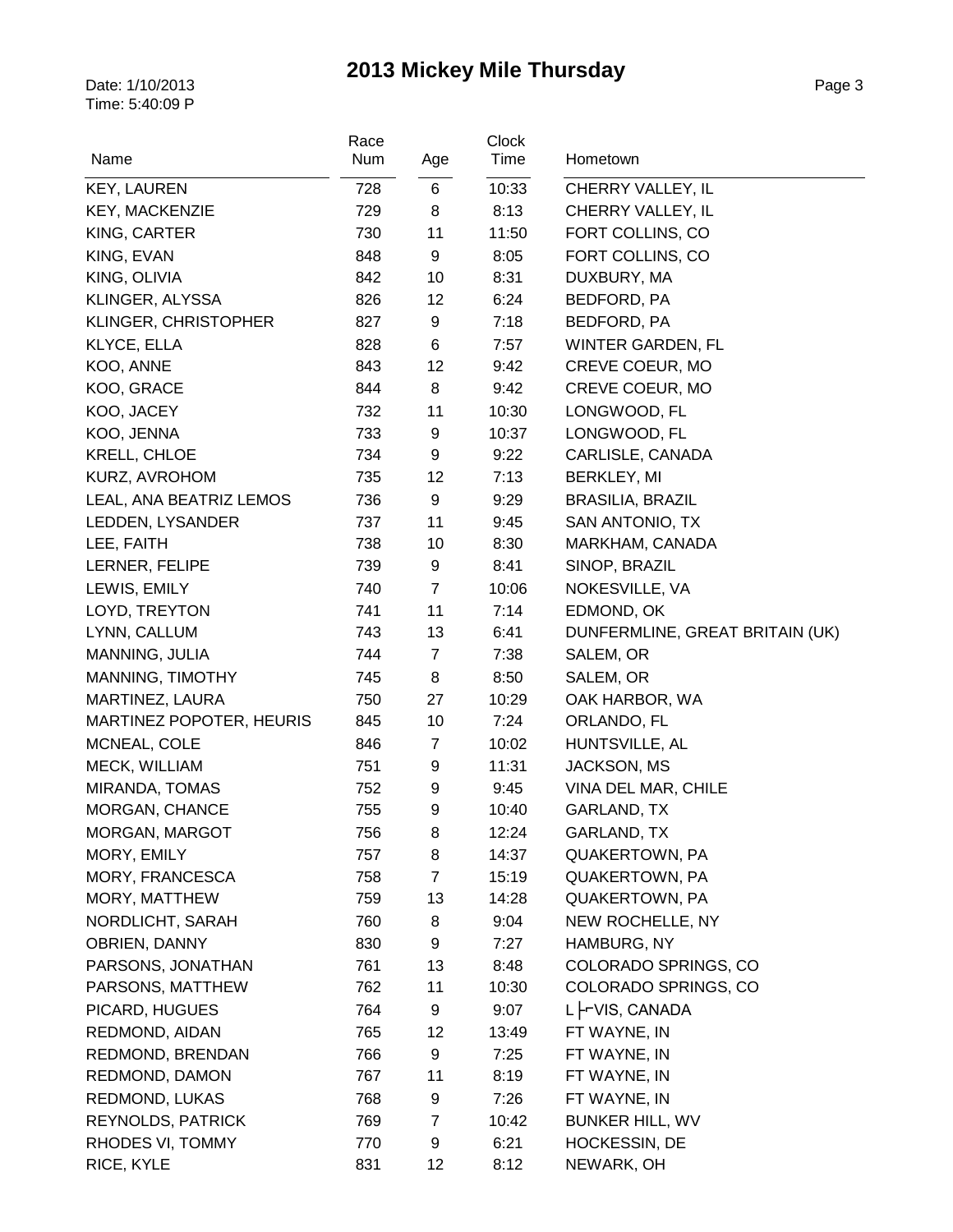| Name                        | Race |                | Clock<br>Time | Hometown                          |
|-----------------------------|------|----------------|---------------|-----------------------------------|
|                             | Num  | Age            |               |                                   |
| ROSE, AMBER                 | 771  | 9              | 11:45         | LAKELAND, FL                      |
| ROXO, PEDRO                 | 772  | 9              | 11:13         | RIO DE JANEIRO, BRAZIL            |
| ROZIER, CASSIDEE            | 820  | 10             | 12:13         | OVIEDO, FL                        |
| ROZIER, RYLEE               | 821  | $\overline{7}$ | 9:46          | OVIEDO, FL                        |
| RUCK, EMMA                  | 773  | $\overline{7}$ | 11:49         | MAGOG, CANADA                     |
| RUCK, WILLIAM               | 774  | 6              | 14:21         | MAGOG, CANADA                     |
| RUSCITTI, RYAN              | 775  | 4              | 14:37         | NAPERVILLE, IL                    |
| RUSCITTI, RYLEE             | 776  | 8              | 10:35         | NAPERVILLE, IL                    |
| RUSCITTI, TAYLOR            | 777  | 13             | 10:35         | NAPERVILLE, IL                    |
| RUTT, BEN                   | 778  | $\overline{7}$ | 9:57          | LEICESTER, GREAT BRITAIN (UK)     |
| RUTT, JAKE                  | 779  | 4              | 11:47         | ELLISTOWN, GREAT BRITAIN (UK)     |
| RYAN, ELIZABETH             | 780  | 5              | 11:07         | HENLEY ON THAMES, GREAT BRITAIN ( |
| RYAN, FINLAY                | 781  | 3              | 17:06         | HENLEY ON THAMES, GREAT BRITAIN ( |
| SABO, DAVID                 | 782  | 6              | 11:24         | CHARLOTTE, NC                     |
| SABO, GRACE                 | 783  | $\overline{4}$ | 15:42         | CHARLOTTE, NC                     |
| SANTOS, CESAR               | 785  | 12             | 8:49          | SAO PAULO, BRAZIL                 |
| SANTOS, VICTORIA            | 786  | 9              | 10:56         | SAO PAULO, BRAZIL                 |
| SARAIVA, NICOLLE            | 832  | 12             | 7:16          | BRAS FiLIA, BRAZIL                |
| SARAIVA NETO, NILO          | 833  | 10             | 8:28          | $BRAS$ $\vdash$ $ LIA$ , $BRAZIL$ |
| SCHNEIDER, SAMANTHA         | 788  | 9              | 10:31         | MACOMB, MI                        |
| SENA, CATARINA              | 789  | 9              | 8:03          | OSASCO, BRAZIL                    |
| SERNE, LOGAN                | 847  | 10             | 8:04          | ORLEANS, CANADA                   |
| SHAMA, IMAN                 | 790  | $\overline{7}$ | 9:33          | <b>IRVINE, CA</b>                 |
| SHAMA, MARYAM               | 791  | 10             | 10:13         | <b>IRVINE, CA</b>                 |
| SHINE, TYLER                | 792  | 9              | 9:43          | CANTON, GA                        |
| SIVIERO-BORDON, PEDRO       | 793  | 10             | 13:44         | SAO PAULO, BRAZIL                 |
| SMITH, BROOKLYN             | 794  | $\overline{7}$ | 10:25         | FORT BRAGG, NC                    |
| SMITH, MEAGHAN              | 795  | 9              | 9:35          | FORT BRAGG, NC                    |
| STADNYK, ANNA               | 796  | 5              | 13:21         | ROANOKE, VA                       |
| STADNYK, THOMAS             | 797  | 5              | 13:26         | ROANOKE, VA                       |
| TATTRIE, EMILIA             | 822  | 9              | 9:01          | LAKELAND, FL                      |
| TATTRIE, NATHAN             | 823  | 11             | 8:42          | LAKELAND, FL                      |
| TAYLOR, JAKE                | 798  | 11             | 6:53          | GOOLE, GREAT BRITAIN (UK)         |
| TAYLOR, NATHAN              | 799  | 9              | 8:22          | GOOLE, GREAT BRITAIN (UK)         |
| THOMAS, JACKSON             | 800  | 11             | 7:32          | SAN BERNARDINO, CA                |
| TORRES, DANIELA             | 802  | 12             | 8:02          | ORLANDO, FL                       |
| <b>TORRES, JENNIFER</b>     | 803  | 10             | 7:36          | ORLANDO, FL                       |
| <b>TORRES, JORGE DANIEL</b> | 804  | 8              | 10:02         | ORLANDO, FL                       |
| <b>TORRES, RYAN</b>         | 805  | $\overline{7}$ | 9:17          | HARTSDALE, NY                     |
| UNDERWOOD, TYLER            | 807  | 9              | 6:58          | <b>GRAND RAPIDS, MI</b>           |
| VARELA, AYDA                | 808  | 9              | 8:06          | ORLANDO, FL                       |
| WARSAW, ANGELICA            | 809  | 11             | 13:57         | <b>BIRMINGHAM, AL</b>             |
| WILLEY, AIDAN               | 810  | $\overline{7}$ | 9:14          | TIMNATH, CO                       |
| WILLEY, KELLAN              | 811  | 4              | 10:21         | TIMNATH, CO                       |
| WISSING, JORDYN             | 813  | 6              | 7:07          | LINCOLN, NE                       |